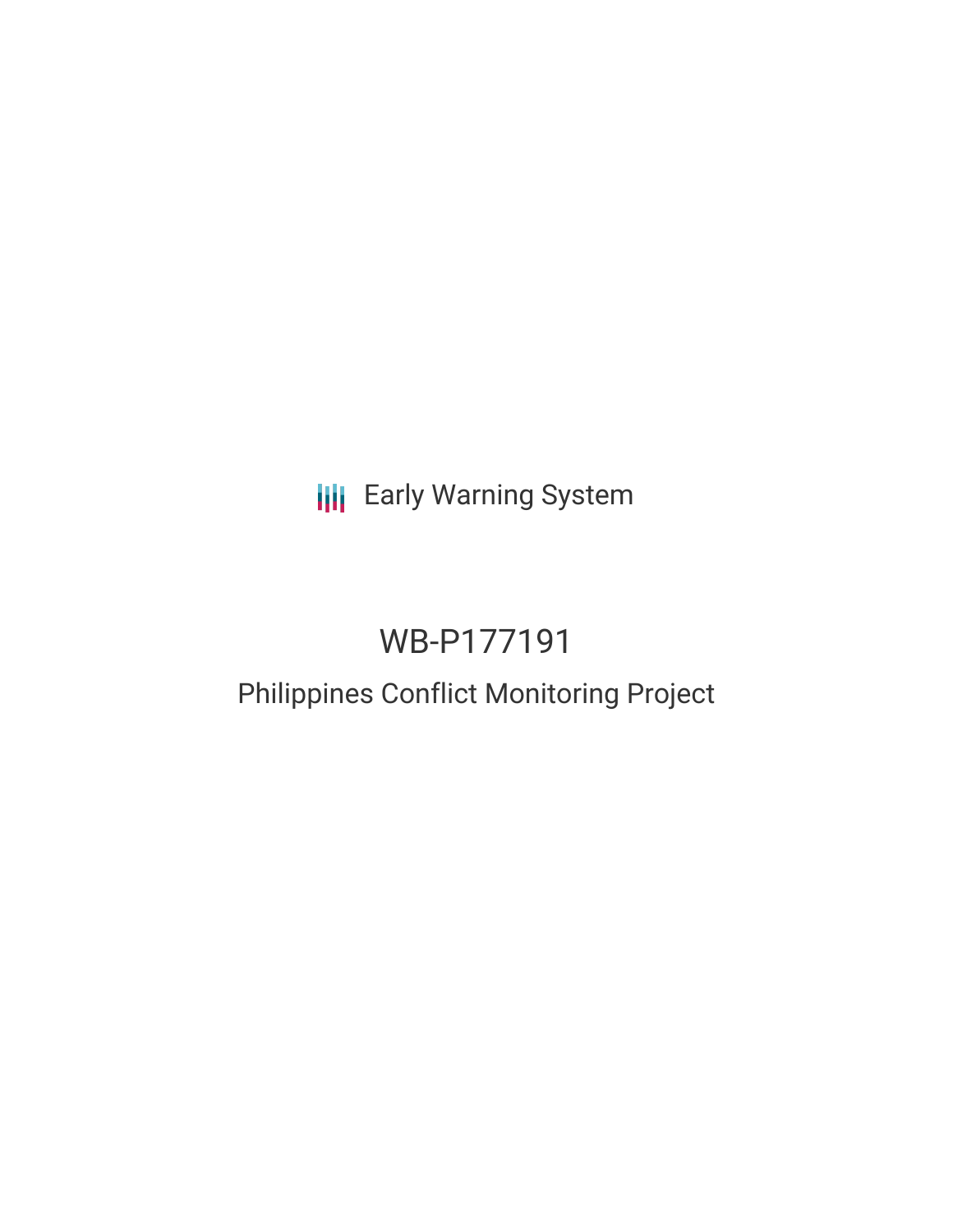

## **Quick Facts**

| <b>Countries</b>               | Philippines                  |
|--------------------------------|------------------------------|
| <b>Financial Institutions</b>  | World Bank (WB)              |
| <b>Status</b>                  | Active                       |
| <b>Bank Risk Rating</b>        | U                            |
| <b>Borrower</b>                | <b>International Alert</b>   |
| <b>Sectors</b>                 | <b>Technical Cooperation</b> |
| <b>Investment Amount (USD)</b> | $$0.74$ million              |
|                                |                              |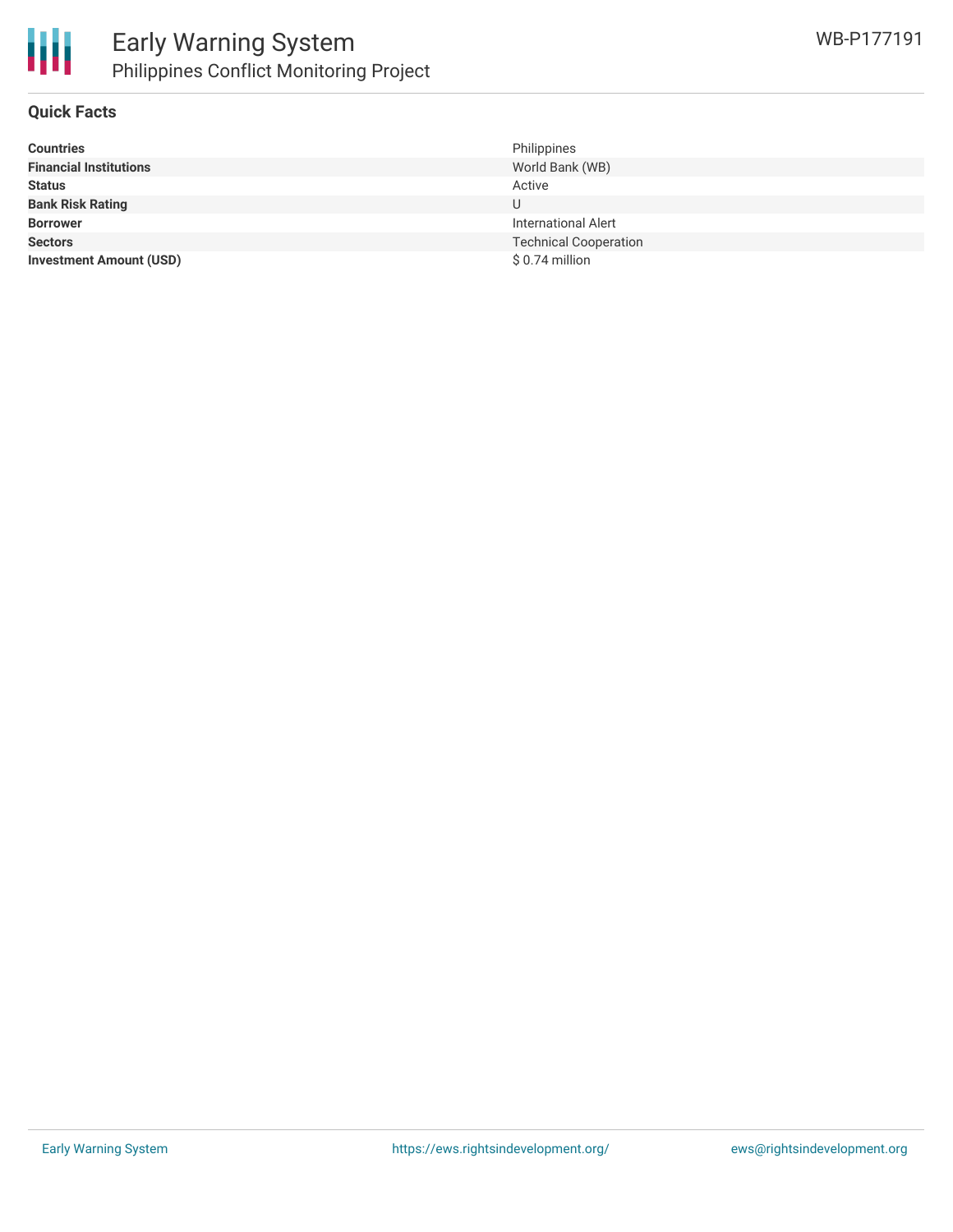

# **Project Description**

According to bank's website, the project seeks "to provide useful, timely, and reliable conflict data and analysis that enables key stakeholders to develop relevant policy responses, strategies, advocacies, and actions".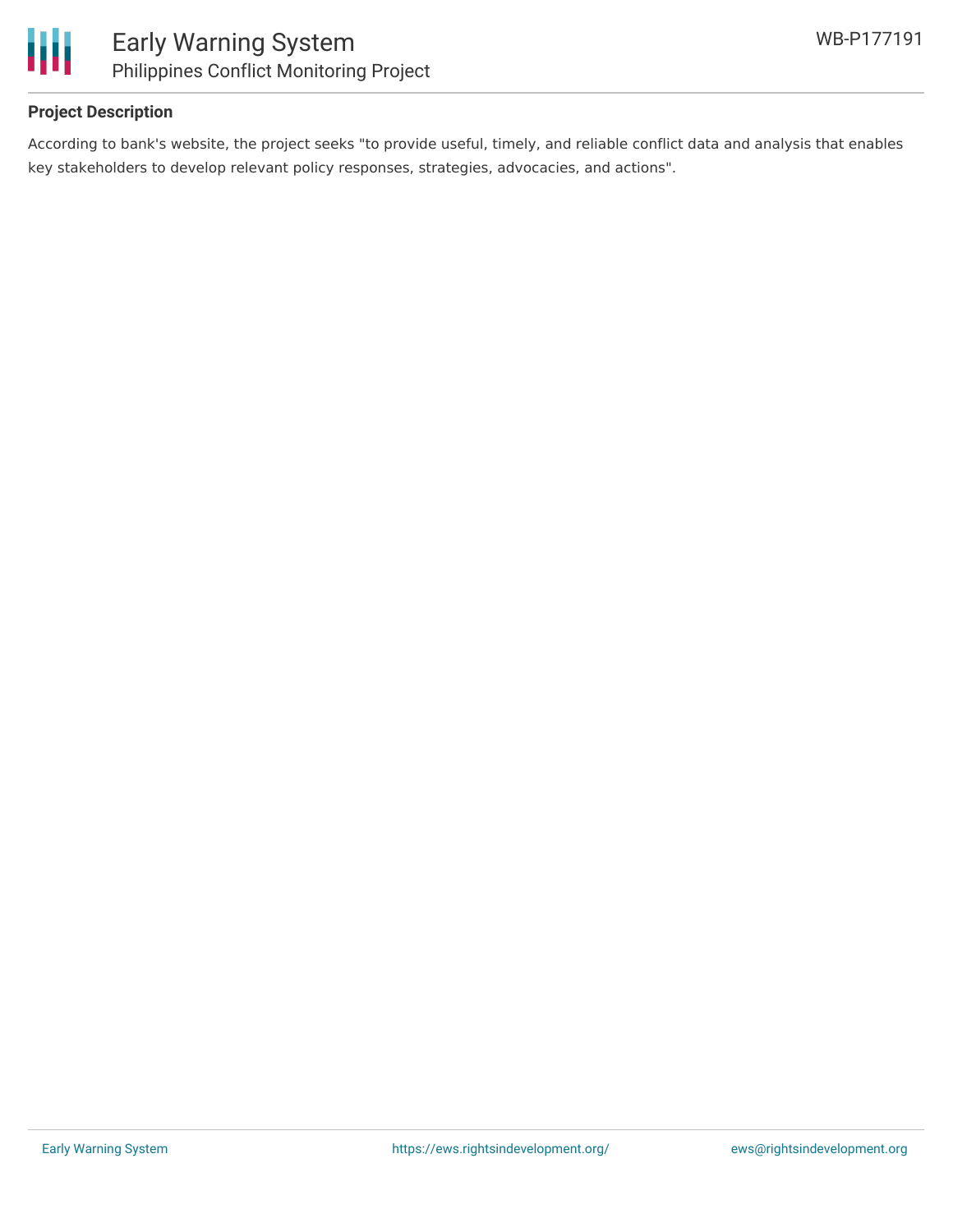# **Investment Description**

World Bank (WB)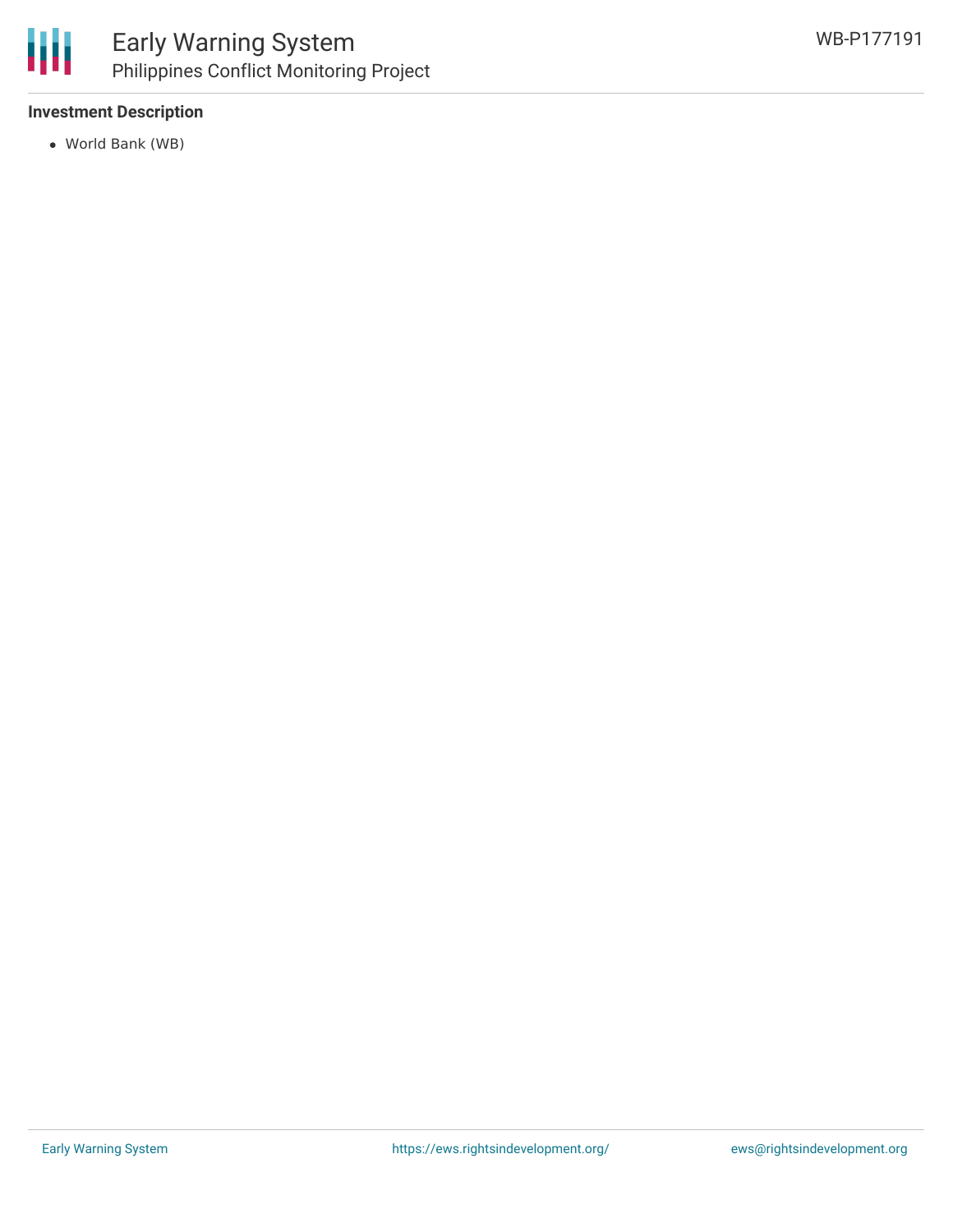### **Contact Information**

#### **Contact Information**

World Bank

Ditte Marie Gammelgaard Fallesen, Senior Social Development Specialist

Tel: 5776+2640

Paul Tudtud Adolfo, Social Development Specialist

Tel: 5776+2660

International Alert

Nikki Philline de la Rosa, Country Director

Tel: 639177197366

Email: ndelarosa@international-alert.org

#### ACCESS TO INFORMATION

To submit an information request for project information, you will have to create an account to access the Access to Information request form. You can learn more about this process at: https://www.worldbank.org/en/access-toinformation/request-submission

#### ACCOUNTABILITY MECHANISM OF THE WORLD BANK

The World Bank Inspection Panel is the independent complaint mechanism and fact-finding body for people who believe they are likely to be, or have been, adversely affected by a World Bank-financed project. If you submit a complaint to the Inspection Panel, they may investigate to assess whether the World Bank is following its own policies and procedures for preventing harm to people or the environment. You can contact the Inspection Panel or submit a complaint by emailing ipanel@worldbank.org. Information on how to file a complaint and a complaint request form are available at: https://www.inspectionpanel.org/how-tofile-complaint